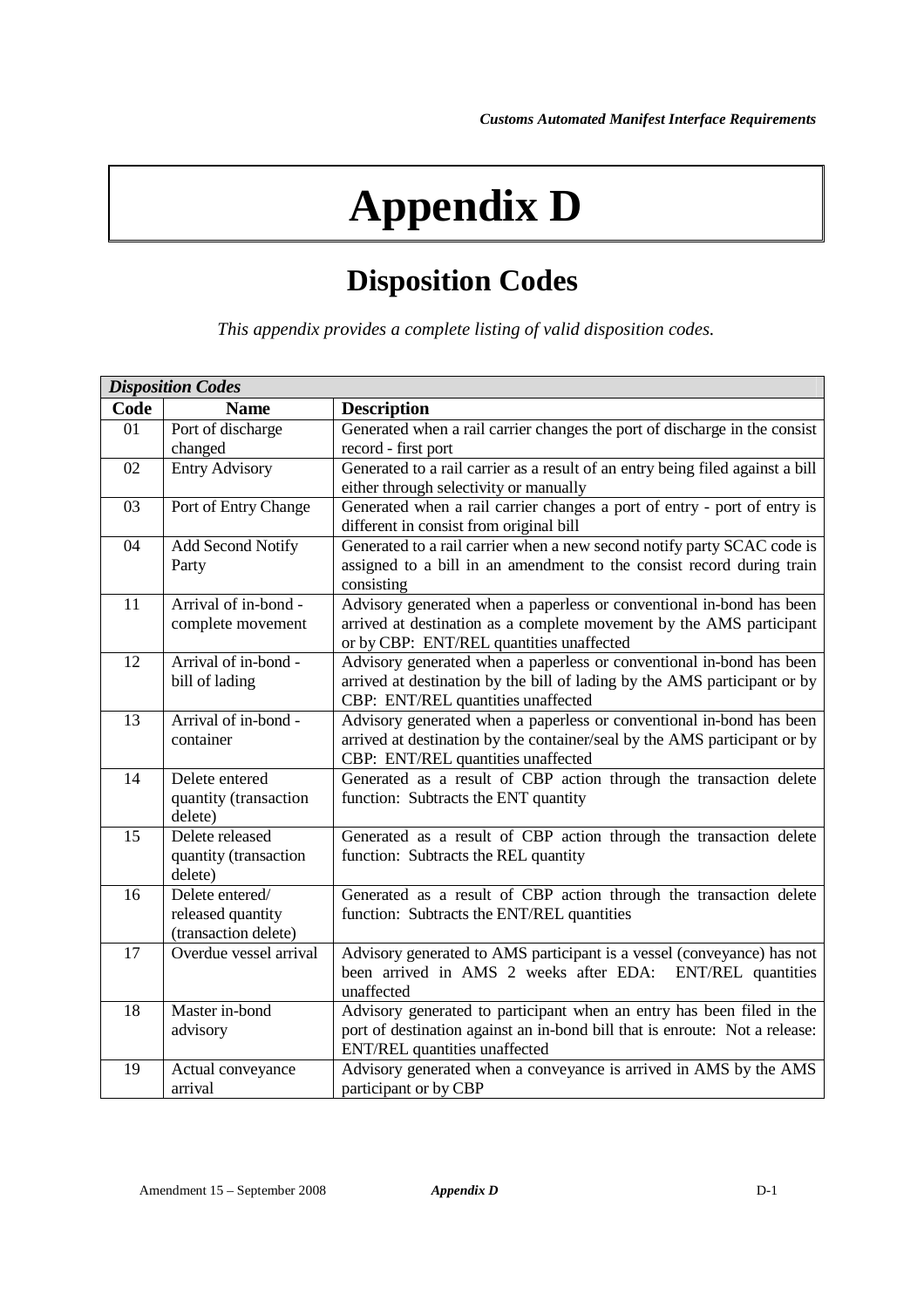| <b>Disposition Codes</b> |                                |                                                                                                                                                    |  |
|--------------------------|--------------------------------|----------------------------------------------------------------------------------------------------------------------------------------------------|--|
| Code                     | <b>Name</b>                    | <b>Description</b>                                                                                                                                 |  |
| 20                       | Delete Arrival of              | Generated by CBP or AMS participant action after paperless or                                                                                      |  |
|                          | In-bond at                     | conventional in-bond has been arrived at northern border intermediate                                                                              |  |
|                          | Intermediate                   | port: Deletes all arrivals in all bills associated with the in-bond number:                                                                        |  |
|                          | Port-Complete                  | <b>ENT/REL</b> quantities unaffected                                                                                                               |  |
|                          | Movement                       |                                                                                                                                                    |  |
| 21                       | Delete Arrival of              | Generated by CBP or AMS participant action after paperless or                                                                                      |  |
|                          | In-bond at Intermediate        | conventional in-bond has been arrived at northern border intermediate                                                                              |  |
|                          | Port-Bill of Lading            | port: Does not affect other bills associated with the in-bond number:                                                                              |  |
|                          |                                | ENT/REL quantities unaffected                                                                                                                      |  |
| 22                       | Delete Arrival of              | Generated by CBP or AMS participant action after paperless or                                                                                      |  |
|                          | In-bond at Intermediate        | conventional in-bond has been arrived at northern border intermediate                                                                              |  |
|                          | Port-Container                 | port by container-seal: Deletes arrival from each bill associated with the                                                                         |  |
|                          |                                | container: ENT/REL quantities unaffected                                                                                                           |  |
| 23                       | Delete Arrival of              | Generated by CBP or AMS participant action after paperless or                                                                                      |  |
|                          | In-bond at                     | conventional in-bond has been departed from northern border                                                                                        |  |
|                          | Intermediate                   | intermediate port: Deletes all departures from all bills associated with                                                                           |  |
|                          | Port-Complete<br>Movement      | the in-bond: ENT/REL quantities unaffected                                                                                                         |  |
| 24                       | Delete Departure of            | Generated by CBP or AMS participant action after paperless or                                                                                      |  |
|                          | In-bond at                     | conventional in-bond has been departed from northern border                                                                                        |  |
|                          | Intermediate Port-Bill         | intermediate port by bill of lading: Does not affect other bills associated                                                                        |  |
|                          | of Lading                      | with the in-bond number: ENT/REL quantities unaffected                                                                                             |  |
| 25                       | Delete Departure of            | Generated by CBP or AMS participant action after paperless or                                                                                      |  |
|                          | In-bond at Intermediate        | conventional in-bond has been departed from northern border port by                                                                                |  |
|                          | Port-Container                 | container-seal: Deletes departures from each bill associated with the                                                                              |  |
|                          |                                | container: ENT/REL quantities unaffected                                                                                                           |  |
| 26                       | Delete Transfer of             | Generated by CBP or AMS participant action after transferring custodial                                                                            |  |
|                          | Liability for In-bond          | liability for an in-bond movement from one bonded carrier to another by                                                                            |  |
|                          |                                | the complete movement: Transferred liability is deleted from all bills                                                                             |  |
|                          |                                | associated with the in-bond number: ENT/REL quantities unaffected                                                                                  |  |
| 27                       | Delete Transfer of             | Generated by CBP or AMS participant action after transferring custodial                                                                            |  |
|                          | Liability for Bill of          | liability for an in-bond movement from one bonded carrier to another by                                                                            |  |
|                          | Lading                         | the bill of lading: Does not affect other bills associated with the in-bond                                                                        |  |
|                          |                                | number: ENT/REL quantities unaffected                                                                                                              |  |
| 28                       | Delete Transfer of             | Generated by CBP or AMS participant action after transferring custodial<br>liability for an in-bond movement from one bonded carrier to another by |  |
|                          | <b>Liability for Container</b> | the container-seal: Transferred liability is deleted from all other bills                                                                          |  |
|                          |                                | associated with the container-seal: ENT/REL quantities unaffected                                                                                  |  |
| 50                       | Export of in-bond -            | Generated when paperless or conventional in-bond is exported from the                                                                              |  |
|                          | complete movement              | destination port as a complete movement by the AMS participant or by                                                                               |  |
|                          |                                | CBP: Writes ENT/REL quantities in all bills associated with the in-bond                                                                            |  |
|                          |                                | number. Do no EXPORT if any HOLDS are in force against the bill.                                                                                   |  |
| 51                       | Export of in-bond - bill       | Generated when paperless or conventional in-bond is exported from the                                                                              |  |
|                          | of lading                      | destination port as a bill of lading by the AMS participant or by CBP:                                                                             |  |
|                          |                                | Writes ENT/REL quantities in all bills: Does not affect other bills                                                                                |  |
|                          |                                | associated with this in-bond number. Do not EXPORT if any HOLDS                                                                                    |  |
|                          |                                | are in force against the bill.                                                                                                                     |  |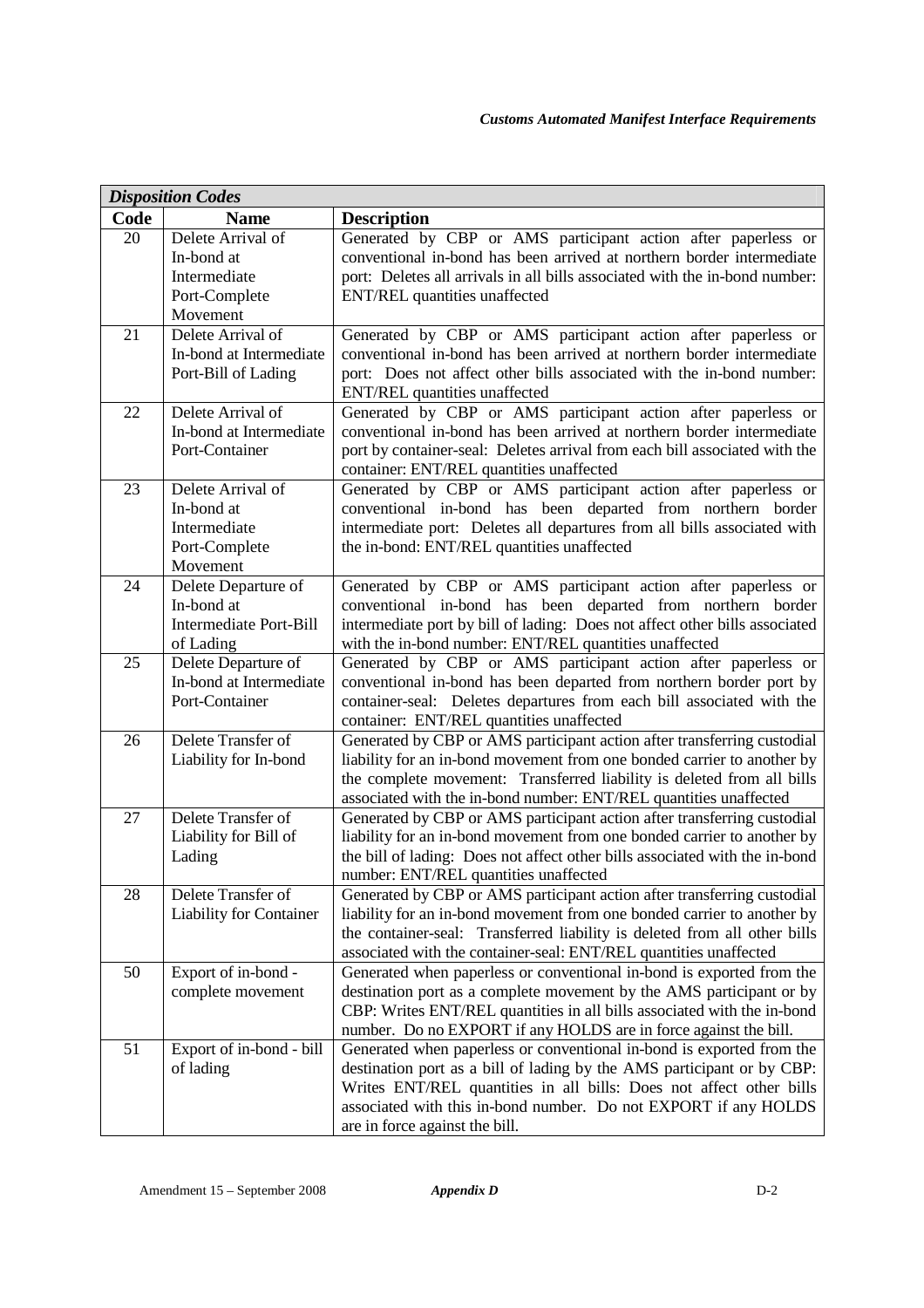| <b>Disposition Codes</b> |                                               |                                                                                                                                       |  |
|--------------------------|-----------------------------------------------|---------------------------------------------------------------------------------------------------------------------------------------|--|
| Code                     | <b>Name</b>                                   | <b>Description</b>                                                                                                                    |  |
| 52                       | Export of in-bond -                           | Generated when paperless or conventional in-bond is exported by the                                                                   |  |
|                          | container                                     | container from the destination port by the AMS participant or by CBP:                                                                 |  |
|                          |                                               | Writes ENT/REL quantities for the container in each bill associated with                                                              |  |
|                          |                                               | the container. Do not EXPORT if any holds are in force against the bill.                                                              |  |
| 53                       | Overdue export                                | Advisory generated to AMS participant when paperless or conventional                                                                  |  |
|                          |                                               | TE or IE in-bond movement is not exported from the destination port                                                                   |  |
|                          |                                               | within 30 days after the in-bond arrival: ENT/REL quantities in the bills                                                             |  |
|                          |                                               | are unaffected                                                                                                                        |  |
| 54                       | Carrier bill - delete                         | Generated in response to an amendment (A01) transmission from the                                                                     |  |
|                          |                                               | AMS participant deleting a bill from the manifest                                                                                     |  |
| 55                       | Carrier bill - add                            | Generated in response to an amendment (A01) transmission from the                                                                     |  |
|                          |                                               | AMS participant adding a bill from the manifest                                                                                       |  |
| 56                       | Carrier bill - change                         | Generated in response to an amendment (A01) transmission from the                                                                     |  |
|                          |                                               | AMS participant changing the quantity in a bill of lading without                                                                     |  |
|                          |                                               | deleting it from the manifest                                                                                                         |  |
| 57                       | Change arrival of                             | Generated when a paperless or conventional in-bond is arrived at                                                                      |  |
|                          | in-bond - complete                            | destination as a complete movement by the AMS participant or by CBP,                                                                  |  |
| 58                       | movement                                      | subsequent to the original arrival: ENT/REL quantities unaffected<br>Generated when a paperless or conventional in-bond is arrived at |  |
|                          | Change arrival of<br>in-bond - bill of lading | destination by the bill of lading by the AMS participant or by CBP,                                                                   |  |
|                          |                                               | subsequent to the original arrival: ENT/REL quantities unaffected                                                                     |  |
| 59                       | Change arrival of                             | Generated when a paperless or conventional in-bond is arrived at                                                                      |  |
|                          | in-bond - container                           | destination by the container/seal by the AMS participant or by CBP,                                                                   |  |
|                          |                                               | subsequent to the original arrival: ENT/REL quantities unaffected                                                                     |  |
| 60                       | Change export of                              | Generated when a paperless or conventional in-bond is exported from                                                                   |  |
|                          | in-bond - complete                            | the destination port as a complete movement by the AMS participant or                                                                 |  |
|                          | movement                                      | by CBP, subsequent to the original export: New export date written to                                                                 |  |
|                          |                                               | all bills associated with the in-bond number: ENT/REL quantities                                                                      |  |
|                          |                                               | unaffected                                                                                                                            |  |
| 61                       | Change export of                              | Generated when a paperless or conventional in-bond is exported from                                                                   |  |
|                          | in-bond - bill of lading                      | the destination port as a bill of lading by the AMS participant or by                                                                 |  |
|                          |                                               | CBP, subsequent to the original export of the bill: Does not affect other                                                             |  |
|                          |                                               | bills associated with the in-bond number                                                                                              |  |
| 62                       | Change export of                              | Generated when paperless or conventional in-bond is exported from the                                                                 |  |
|                          | in-bond - container                           | destination port by container/seal by the AMS participant or by CBP,                                                                  |  |
|                          |                                               | subsequent to the original export of the container: A new export date is                                                              |  |
|                          |                                               | written to all bills associated with the container                                                                                    |  |
| 63                       | Delete arrival of                             | Generated as a result of CBP action through the supervisory update                                                                    |  |
|                          | in-bond - complete                            | function: ENT/REL quantities unaffected                                                                                               |  |
| 64                       | movement<br>Deleted arrival of                | Generated as a result of CBP action through the supervisory update                                                                    |  |
|                          | in-bond - bill of lading                      | function: ENT/REL quantities unaffected                                                                                               |  |
| 65                       | Delete arrival of                             | Generated as a result of CBP action through the supervisory update                                                                    |  |
|                          | in-bond - container                           | function: ENT/REL quantities unaffected                                                                                               |  |
| 66                       | Delete export of                              | Generated as a result of CBP action through the supervisory update                                                                    |  |
|                          | in-bond - complete                            | function: Subtracts ENT/REL quantities in all bills associated with the                                                               |  |
|                          | movement                                      | in-bond number                                                                                                                        |  |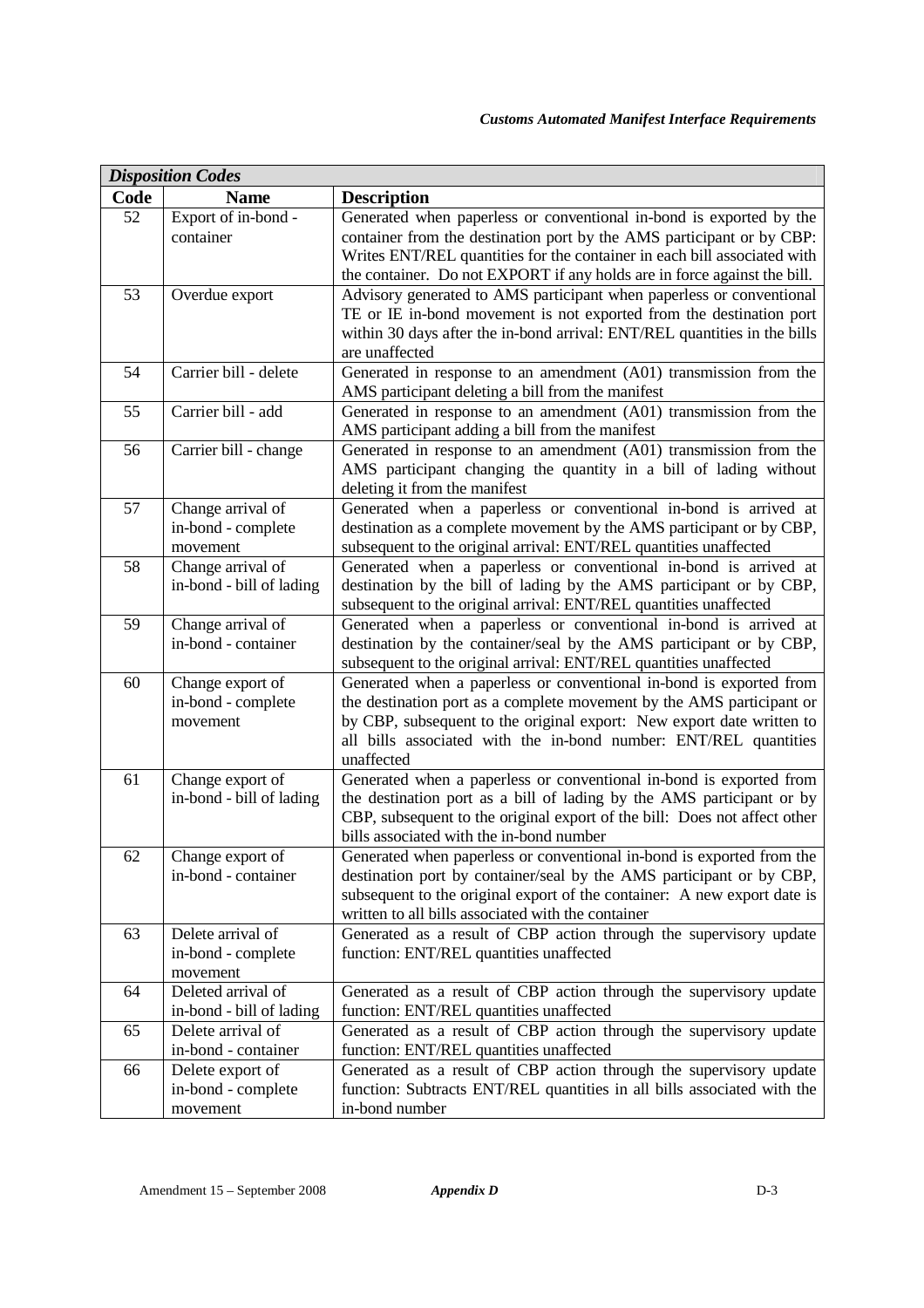| <b>Disposition Codes</b> |                                             |                                                                                                                                             |
|--------------------------|---------------------------------------------|---------------------------------------------------------------------------------------------------------------------------------------------|
| Code                     | <b>Name</b>                                 | <b>Description</b>                                                                                                                          |
| 67                       | Delete export of                            | Generated as a result of CBP action through the transaction delete                                                                          |
|                          | in-bond - bill of lading                    | function: Subtracts ENT/REL quantities                                                                                                      |
| 68                       | Delete export of                            | Generated as a result of CBP action through the transaction delete                                                                          |
|                          | in-bond - container                         | function: Subtracts ENT/REL quantities in all bills associated with the                                                                     |
|                          |                                             | container                                                                                                                                   |
| 69                       | <b>Bill on File</b>                         | Generated when a user is nominated as a SNP by a rail, carrier or NVO                                                                       |
|                          |                                             | participant.                                                                                                                                |
| 70                       | Penalty                                     | Generated as a result of CBP action: Indicates a CF5955A, Notice of                                                                         |
|                          |                                             | Penalty, has been issued regarding the bill: Not a seizure: ENT/REL                                                                         |
|                          |                                             | quantities unaffected                                                                                                                       |
| 71                       | Intensive hold for                          | Generated as a result of a manually posted USDA intensive hold                                                                              |
|                          | USDA placed at port                         | effective in the port of discharge (conveyance arrival): Release is                                                                         |
|                          | of discharge                                | denied: Bill status changes to "HELD": ENT/REL quantities unaffected.                                                                       |
|                          |                                             | A CBP HOLD has been placed against the bill at the port of discharge.                                                                       |
| 72                       |                                             | Cargo cannot be released until the HOLD is removed by CBP.                                                                                  |
|                          | Inspection/document<br>review hold for USDA | Generated as a result of a manually posted USDA inspection/document<br>review hold effective in the port of discharge (conveyance arrival): |
|                          | placed at port of                           | Release is denied: Bill status changes to "HELD": ENT/REL quantities                                                                        |
|                          | discharge                                   | unaffected. A CBP HOLD has been placed against the bill at the port of                                                                      |
|                          |                                             | discharge. Cargo cannot be released until the HOLD is removed by                                                                            |
|                          |                                             | CBP.                                                                                                                                        |
| 73                       | Fumigation hold for                         | Generated as a result of a manually posted USDA fumigation hold                                                                             |
|                          | USDA placed at port                         | effective in the port of discharge (conveyance arrival): Release is                                                                         |
|                          | of discharge                                | denied: Bill status changes to "HELD": ENT/REL quantities unaffected.                                                                       |
|                          |                                             | A CBP HOLD has been placed against the bill at the port of discharge.                                                                       |
|                          |                                             | Cargo cannot be released until the HOLD is removed by CBP.                                                                                  |
| 74                       | Intensive hold for                          | Generated as a result of a manually posted removal of a USDA intensive                                                                      |
|                          | USDA removed at port                        | hold effective in the port of discharge (conveyance arrival): Bill status                                                                   |
|                          | of discharge                                | returns to previous status: ENT/REL quantities unaffected. If there has                                                                     |
|                          |                                             | been a RELEASE of the cargo by CBP, and there are no other HOLDS                                                                            |
|                          |                                             | in force, the cargo may be released.                                                                                                        |
| 75                       | Inspection/document                         | Generated as a result of a manually posted removal of a USDA                                                                                |
|                          | review hold for USDA                        | inspection/document review hold effective in the port of discharge                                                                          |
|                          | removed at port of                          | (conveyance arrival): Bill status returns to previous status: ENT/REL                                                                       |
|                          | discharge                                   | quantities unaffected. If there has been a RELEASE of the cargo by                                                                          |
| 76                       |                                             | CBP, and there are no other HOLDS in force, the cargo may be released.<br>Generated as a result of a manually posted removal of a USDA      |
|                          | Fumigation hold for<br>USDA removed at      | fumigation hold effective in the port of discharge (conveyance arrival):                                                                    |
|                          | port of discharge                           | Bill status returns to previous status: ENT/REL quantities unaffected. If                                                                   |
|                          |                                             | there has been a RELEASE of the cargo by CBP, and there are no other                                                                        |
|                          |                                             |                                                                                                                                             |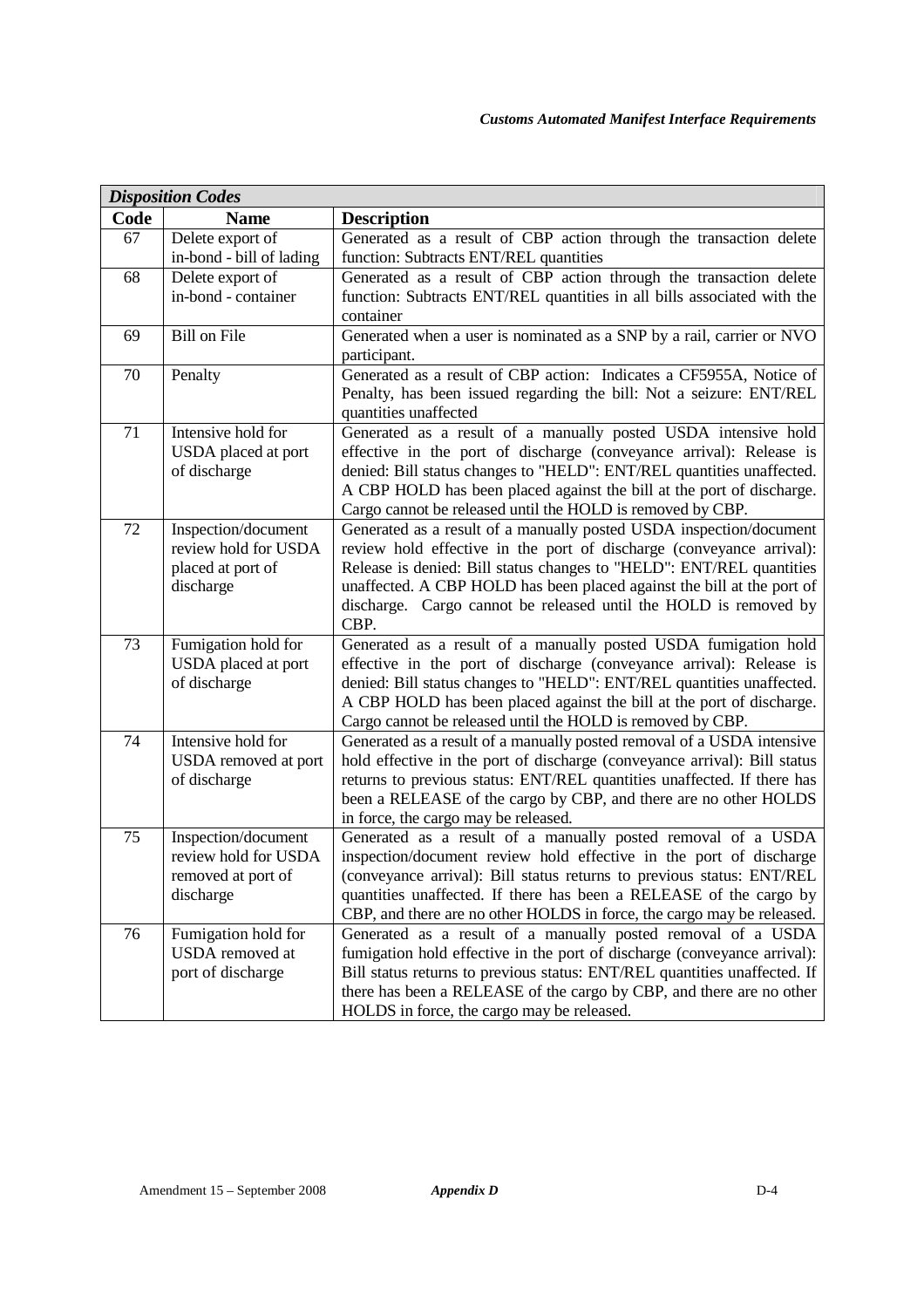| <b>Disposition Codes</b> |                                                                                          |                                                                                                                                                                                                                                                                                                                                                                                                                                                                                                                                                                                      |  |
|--------------------------|------------------------------------------------------------------------------------------|--------------------------------------------------------------------------------------------------------------------------------------------------------------------------------------------------------------------------------------------------------------------------------------------------------------------------------------------------------------------------------------------------------------------------------------------------------------------------------------------------------------------------------------------------------------------------------------|--|
| Code                     | <b>Name</b>                                                                              | <b>Description</b>                                                                                                                                                                                                                                                                                                                                                                                                                                                                                                                                                                   |  |
| 77                       | Intensive hold for<br>USDA placed at port<br>of in-bond destination                      | Generated as a result of a manually posted USDA intensive hold<br>effective in the port of in-bond destination: Release is denied: Bill status<br>changes to "HELD": ENT/REL quantities unaffected. A HOLD has<br>been placed against the bill at the in-bond destination port. If there are<br>no other HOLDS in force at the port of discharge the cargo may be<br>moved on an in-bond entry to the destination port. Cargo cannot be<br>released to the consignee at the destination port until RELEASED by<br>CBP, and all destination HOLDS have been removed.                  |  |
| 78                       | Inspection/document<br>review hold for USDA<br>placed at port of<br>in-bond destination  | Generated as a result of a manually posted USDA inspection/document<br>review hold effective in the port of in-bond destination: Release is<br>denied: Bill status changes to "HELD": ENT/REL quantities unaffected.<br>A HOLD has been placed against the bill at the in-bond destination port.<br>If there are no other HOLDS in force at the port of discharge the cargo<br>may be moved on an in-bond entry to the destination port. Cargo cannot<br>be released to the consignee at the destination port until RELEASED by<br>CBP, and all destination HOLDS have been removed. |  |
| 79                       | Fumigation hold for<br>USDA placed at port<br>of in-bond destination                     | Generated as a result of a manually posted USDA fumigation hold<br>effective in the port of in-bond destination: Release is denied: Bill status<br>changes to "HELD": ENT/REL quantities unaffected. A HOLD has<br>been placed against the bill at the in-bond destination port. If there are<br>no other HOLDS in force at the port of discharge the cargo may be<br>moved on an in-bond entry to the destination port. Cargo cannot be<br>released to the consignee at the destination port until RELEASED by<br>CBP, and all destination HOLDS have been removed.                 |  |
| 80                       | Intensive hold for<br>USDA removed at port<br>of in-bond destination                     | Generated as a result of a manually posted removal of a USDA intensive<br>hold effective in the port of in-bond destination: Bill status returns to<br>previous status: ENT/REL quantities unaffected. A HOLD at the in-<br>bond destination has been removed. If there are no other HOLDS in<br>force against the bill, the cargo has received a RELEASE message from<br>CBP, cargo may be RELEASED to the importer/consignee.                                                                                                                                                      |  |
| 81                       | Inspection/document<br>review hold for USDA<br>removed at port of<br>in-bond destination | Generated as a result of a manually posted removal of a USDA<br>inspection/document review hold effective in the port of in-bond<br>destination: Bill status returns to previous status: ENT/REL quantities<br>unaffected. A HOLD at the in-bond destination has been removed. If<br>there are no other HOLDS in force against the bill, the cargo has<br>received a RELEASE message from CBP, cargo may be RELEASED to<br>the importer/consignee.                                                                                                                                   |  |
| 82                       | Fumigation hold for<br>USDA removed at port<br>of in-bond destination                    | Generated as a result of a manually posted removal of a USDA<br>fumigation hold effective in the port of in-bond destination: Bill status<br>returns to previous status: ENT/REL quantities unaffected. A HOLD at<br>the in-bond destination has been removed. If there are no other HOLDS<br>in force against the bill, the cargo has received a RELEASE message<br>from CBP, cargo may be RELEASED to the importer/consignee.                                                                                                                                                      |  |
| 83                       | PTT cancelled                                                                            | Generated as a result of CBP action through the transaction delete<br>function: ENT/REL quantities unaffected                                                                                                                                                                                                                                                                                                                                                                                                                                                                        |  |
| 84                       | Transfer for exam<br>cancelled                                                           | Generated as a result of on-line input by CBP                                                                                                                                                                                                                                                                                                                                                                                                                                                                                                                                        |  |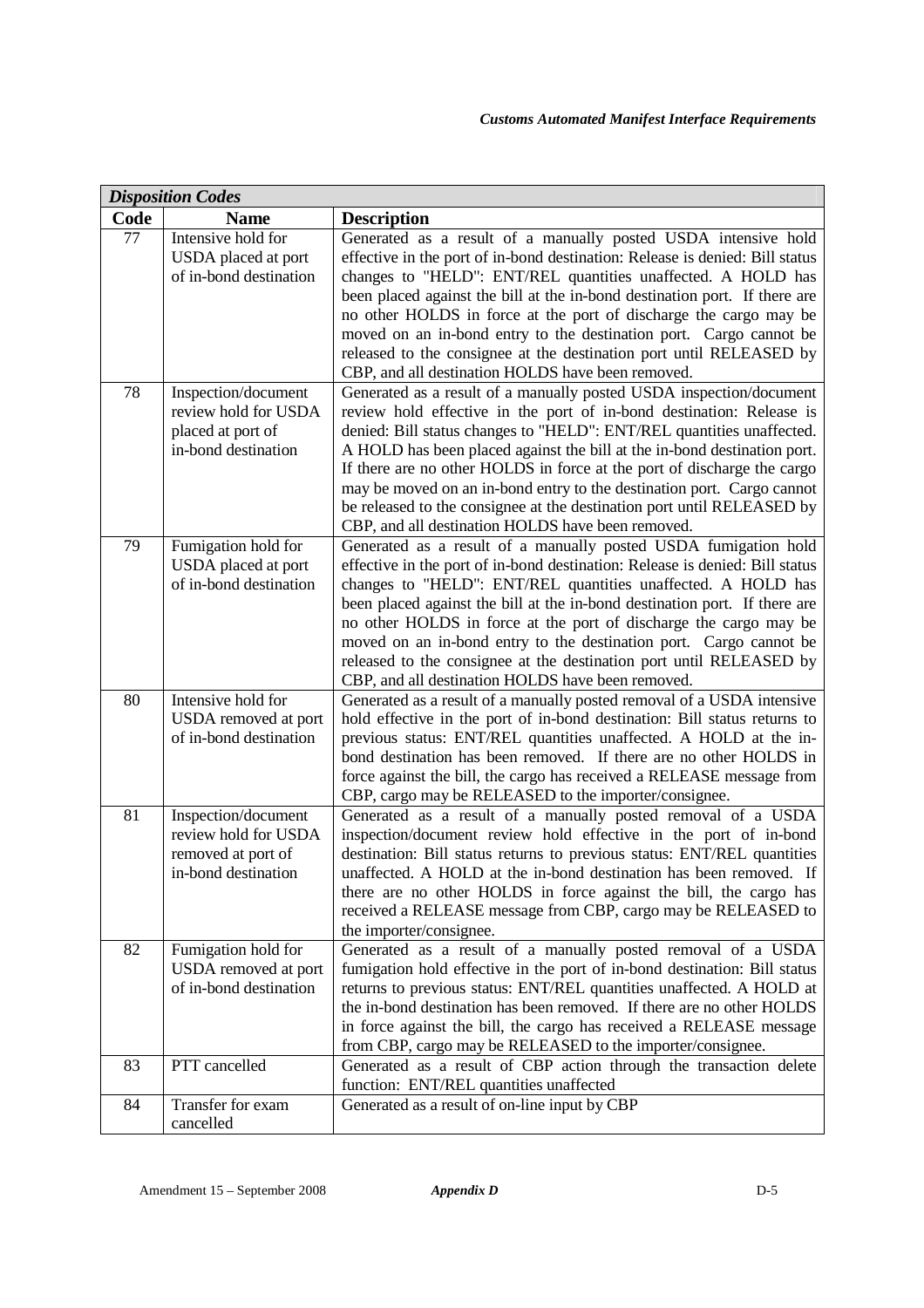| <b>Disposition Codes</b> |                                                 |                                                                                                                                                                                                                                                                                                                      |  |
|--------------------------|-------------------------------------------------|----------------------------------------------------------------------------------------------------------------------------------------------------------------------------------------------------------------------------------------------------------------------------------------------------------------------|--|
| Code                     | <b>Name</b>                                     | <b>Description</b>                                                                                                                                                                                                                                                                                                   |  |
| 85                       | Arrive in-bond at<br>intermediate port          | Generated when a paperless or conventional in-bond has been arrived at<br>a northern border intermediate port as a complete movement, either by<br>the AMS participant or by CBP: Arrives all bills associated with the<br>in-bond number: ENT/REL quantities unaffected                                             |  |
| 86                       | Arrive bill of lading at<br>intermediate port   | Generated when a paperless or conventional in-bond has been arrived at<br>a northern border intermediate port by the bill of lading, either by the<br>AMS participant or by CBP: Does not affect other bills associated with<br>this in-bond number: ENT/REL quantities unaffected                                   |  |
| 87                       | Arrive container at<br>intermediate port        | Generated when a paperless or conventional in-bond has been arrived at<br>a northern border intermediate port by the container/seal, either by the<br>AMS participant or by CBP: Arrives each bill associated with the<br>container: ENT/REL quantities unaffected                                                   |  |
| 88                       | Depart in-bond from<br>intermediate port        | Generated when a paperless or conventional in-bond has departed from<br>a northern border intermediate port as a complete movement, either by<br>the AMS participant or by CBP: Departs all bills associated with the<br>in-bond number: ENT/REL quantities unaffected                                               |  |
| 89                       | Depart bill of lading<br>from intermediate port | Generated when a paperless or conventional in-bond has departed from<br>a northern border intermediate port as a bill of lading, either by the AMS<br>participant or by CBP: Does not affect other bills associated with the<br>in-bond number: ENT/REL quantities unaffected                                        |  |
| 90                       | Depart container from<br>intermediate port      | Generated when a paperless or conventional in-bond has departed from<br>a northern border intermediate port by container/seal, either by carrier or<br>by CBP: Departs each bill associated with the container: ENT/REL<br>quantities unaffected                                                                     |  |
| 91                       | Transfer of liability for<br>in-bond            | Generated in response to action either by the AMS participant or by<br>CBP in transferring custodial liability for an in-bond movement from<br>one bonded carrier to another by the complete movement: Liability is<br>transferred in all bills associated with the in-bond number: ENT/REL<br>quantities unaffected |  |
| 92                       | Transfer of liability for<br>bill of lading     | Generated in response to action either by the AMS participant or by<br>CBP in transferring custodial liability for an in-bond movement from<br>one bonded carrier to another by the bill of lading: Does not affect other<br>bills associated with the in-bond number: ENT/REL quantities<br>unaffected.             |  |
| 93                       | Transfer of liability for<br>container          | Generated in response to action either by the AMS participant or by<br>CBP in transferring custodial liability for an in-bond movement from<br>one bonded carrier to another by the container/seal: Liability is<br>transferred in all bills associated with the container/seal: ENT/REL<br>quantities unaffected.   |  |
| 94                       | Broker download                                 | Indicates that a copy of the input information, associated with the bill of<br>lading contained in the status notification, has been electronically<br>provided to the ABI entry filer as identified in the bill of lading data                                                                                      |  |
| 95                       | In-bond deleted                                 | Generated in response to action by CBP: An in-bond created by CBP<br>on-line has been deleted via on-line function: All non-automated bills<br>associated with the in-bond are also deleted.                                                                                                                         |  |
| 96                       | <b>Manifest Consist</b>                         | This will be used in the ABI NS Application, Record Identifier 30. It<br>indicates that Consist data is being transmitted in the ABI NS<br>Application set.                                                                                                                                                          |  |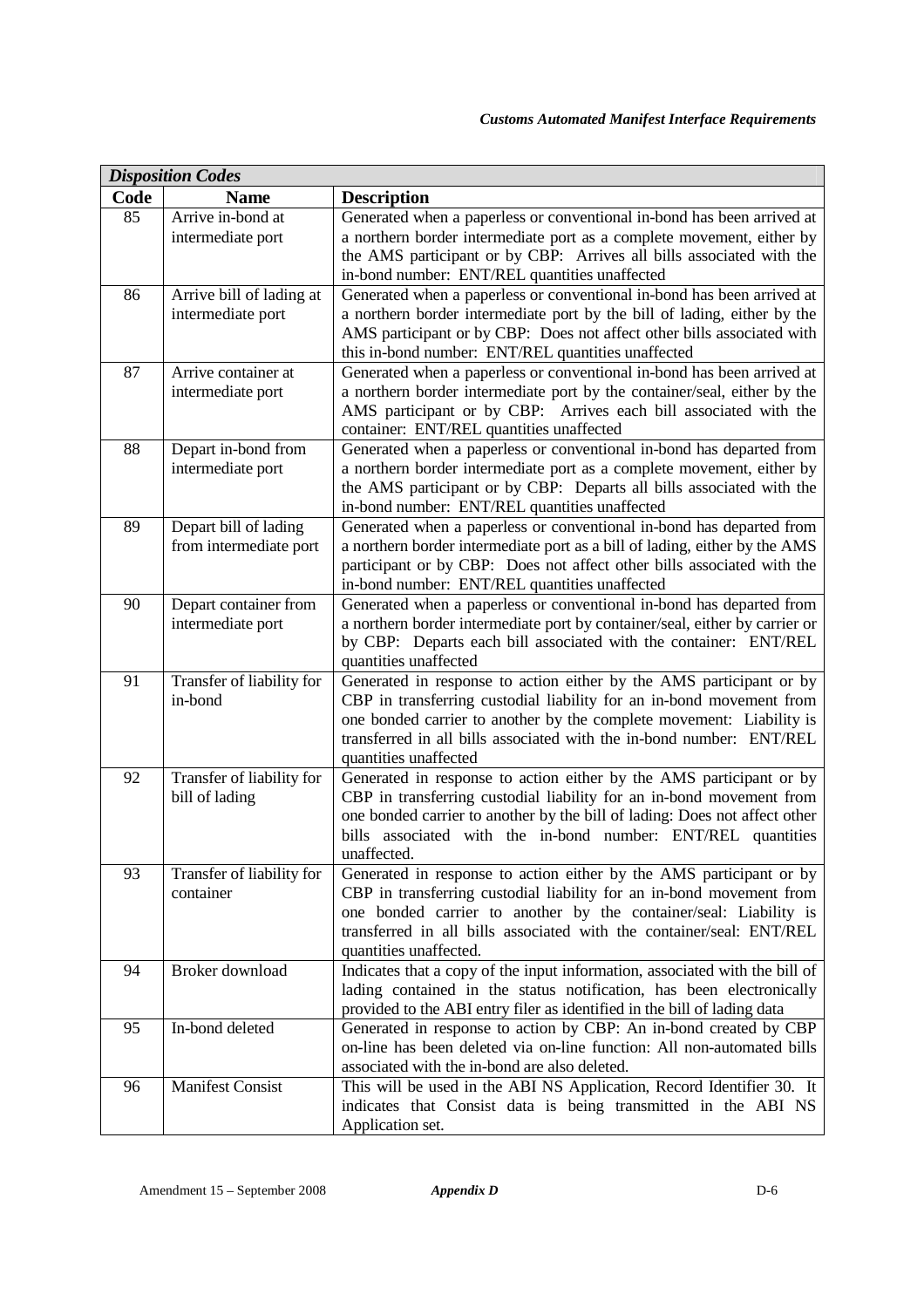| <b>Disposition Codes</b> |                              |                                                                                                        |  |
|--------------------------|------------------------------|--------------------------------------------------------------------------------------------------------|--|
| Code                     | <b>Name</b>                  | <b>Description</b>                                                                                     |  |
| 97                       | Conveyance Hold              | Generated as a result of on-line input by CBP. Indicates that an entire                                |  |
|                          |                              | conveyance, loaded and empty container/equipment, is being held by                                     |  |
|                          |                              | CBP. This notice is transmitted to a filer only.                                                       |  |
| 98                       | Release Conveyance           | Generated as a result of on-line input by CBP. Indicates that a level                                  |  |
|                          |                              | hold has been removed. This notice is transmitted to a filer only.                                     |  |
| 99                       | <b>Train Consist Deleted</b> | This will be used in the ABI NS Application, Record Identifier 30. It                                  |  |
|                          |                              | indicates that the bills are no longer associated with that particular train.                          |  |
| 1A                       | Entered: Intensive           | Generated as a result of selectivity processing or CBP manual posting:                                 |  |
|                          | examination required         | Writes ENT quantity to the bill. An entry has been filed against the                                   |  |
|                          |                              | cargo, and it is pending examination by CBP.<br>Cargo is not<br>RELEASED.                              |  |
| 1B                       | Released: Intensive          | Generated as a result of selectivity processing or CBP manual posting:                                 |  |
|                          | examination completed        | Writes REL quantity to the bill. The cargo examination by CBP has                                      |  |
|                          |                              | been completed and the cargo has been released. Cargo, however, must                                   |  |
|                          |                              | be held intact and not released if there are any HOLDS in place against                                |  |
|                          |                              | the bill. Do not RELEASE until all HOLDS have been removed.                                            |  |
| 1 <sub>C</sub>           | Entered and released:        | Generated as a result of selectivity processing or CBP manual posting:                                 |  |
|                          | General examination          | Writes ENT/REL quantity to the bill. Entry has been filed and the cargo                                |  |
|                          |                              | has been release; however, the cargo must be held intact if there are any                              |  |
|                          |                              | HOLDS in place against the bill. Do not RELEASE the cargo until all                                    |  |
|                          |                              | HOLDS have been removed.                                                                               |  |
| 1F                       | CBP hold removed at          | Generated as a result of a CBP hold removal posting affecting the port                                 |  |
|                          | port of in-bond              | of in-bond destination: The bill returns to previous status from "HELD":                               |  |
|                          | destination                  | ENT/REL quantities unaffected. A HOLD at the in-bond destination                                       |  |
|                          |                              | has been removed. If there are no other HOLDS in force against the bill,                               |  |
|                          |                              | the cargo has received a RELEASE message from CBP, cargo may be<br>RELEASED to the importer/consignee. |  |
| 1 <sub>G</sub>           | CBP hold placed at           | Generated as a result of a manually posted CBP hold effective in the                                   |  |
|                          | port of in-bond              | port of in-bond destination: Release is denied: Bill status changes to                                 |  |
|                          | destination                  | "HELD": ENT/REL quantities unaffected. A HOLD has been placed                                          |  |
|                          |                              | against the bill at the in-bond destination port. If there are no other                                |  |
|                          |                              | HOLDS in force at the port of discharge the cargo may be moved on an                                   |  |
|                          |                              | in-bond entry to the destination port. Cargo cannot be released to the                                 |  |
|                          |                              | consignee at the destination port until RELEASED by CBP, and all                                       |  |
|                          |                              | destination HOLDS have been removed.                                                                   |  |
| 1H                       | CBP hold placed at           | Generated as a result of a manually posted CBP hold effective in the                                   |  |
|                          | port of discharge            | port of discharge (conveyance arrival): Release is denied: Bill status                                 |  |
|                          |                              | changes to "HELD": ENT/REL quantities unaffected. A CBP HOLD                                           |  |
|                          |                              | has been placed against the bill at the port of discharge. Cargo cannot                                |  |
|                          |                              | be released until the HOLD is removed by CBP.                                                          |  |
| 1I                       | CBP hold removed at          | Generated as a result of a manually posted removal of a CBP hold                                       |  |
|                          | port of discharge            | effective in the port of discharge (conveyance arrival): Bill status returns                           |  |
|                          |                              | to previous status: ENT/REL quantities unaffected. If there has been a                                 |  |
|                          |                              |                                                                                                        |  |
|                          |                              | RELEASE of the cargo by CBP, and there are no other HOLDS in<br>force, the cargo may be released.      |  |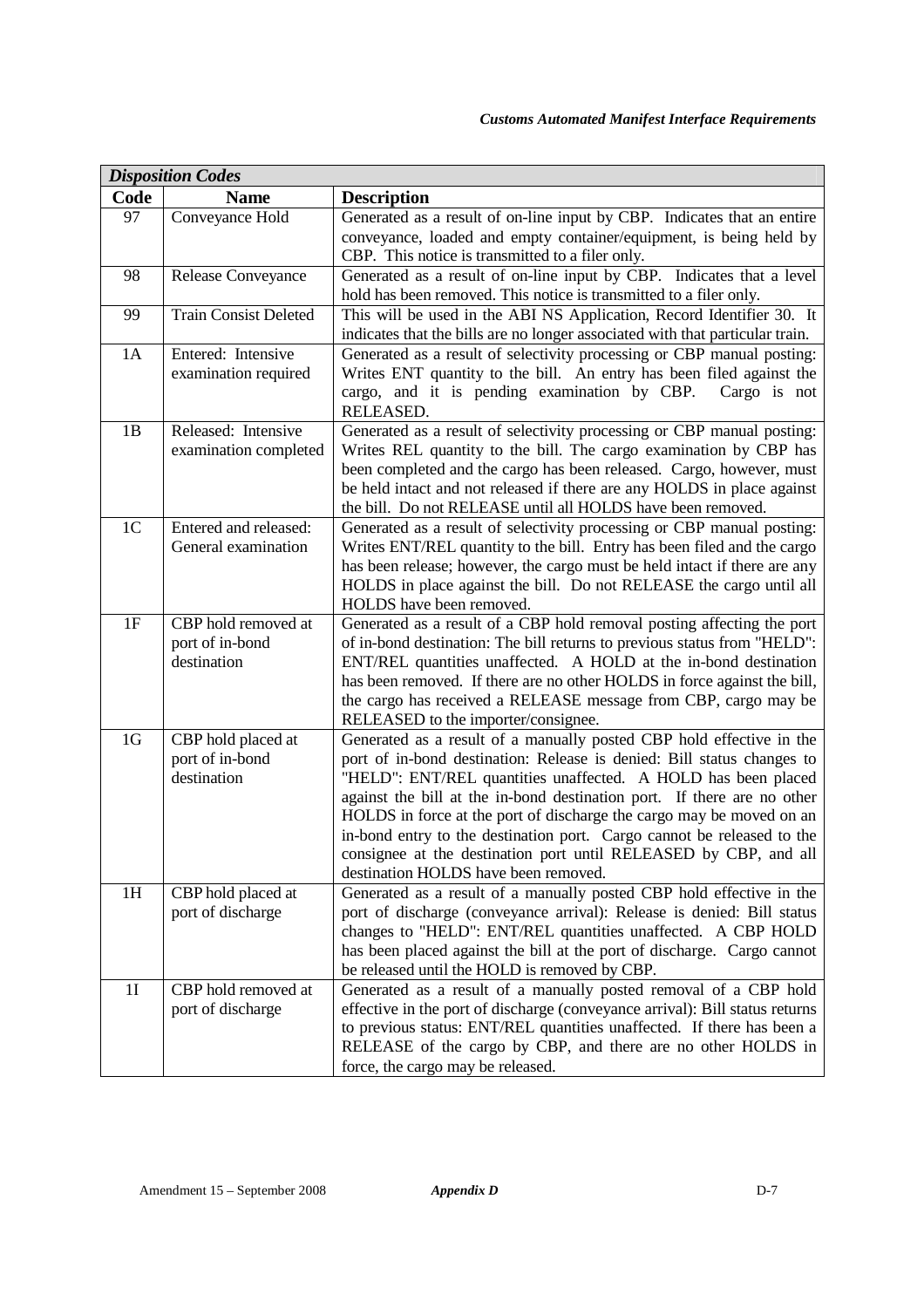| <b>Disposition Codes</b> |                                                                             |  |  |
|--------------------------|-----------------------------------------------------------------------------|--|--|
| <b>Name</b>              | <b>Description</b>                                                          |  |  |
| In-bond movement         | Generated in response to IT, TE, and IE bill data input by AMS              |  |  |
| authorized: Bill of      | participants or CBP: ENT/REL quantities unaffected. If there are no         |  |  |
| lading open              | HOLDS in force at the port of discharge, the cargo may move in-bond to      |  |  |
|                          | the destination port.                                                       |  |  |
|                          | Advisory generated for IT, TE, and IE in-bond bills created by AMS          |  |  |
| days                     | participants that have not been arrived at destination 5 days before the    |  |  |
|                          | expiration of the transit period: ENT/REL quantities unaffected             |  |  |
| Bill of lading late      | Advisory generated for IT, TE, and IE in-bond bills created by AMS          |  |  |
|                          | participants that have not been arrived at destination by the expiration of |  |  |
|                          | the transit period: ENT/REL quantities unaffected                           |  |  |
| Bill of lading message   | Generated as a result of CBP action: Free form message regarding the        |  |  |
| transmission             | bill                                                                        |  |  |
| Overage                  | Advisory generated when ENT/REL quantity exceeds AMEND quantity             |  |  |
|                          | as a result of entry posting through selectivity or manual posting: This    |  |  |
|                          | code is also generated as a result of landed quantity verification by CBP:  |  |  |
|                          | Actual count greater than manifested amount:<br>Amended quantity            |  |  |
|                          | affected and carrier response (A01) expected                                |  |  |
| Shortage                 | Generated as a result of landed quantity verification by CBP: Actual        |  |  |
|                          | count less than manifested amount: Amended quantity affected and            |  |  |
|                          | carrier response (A01) expected                                             |  |  |
| Within case shortage,    | Generated as a result of landed quantity verification by CBP: Actual        |  |  |
| goods specifically       | count of merchandise within cases is less than manifested amount:           |  |  |
| manifested               | Amended quantity affected and carrier response (A01) expected               |  |  |
| Lay order extended       | Generated as a result of input of a G01 message code 2 by an AMS            |  |  |
|                          | Layorder extensions are not permitted.<br>participant:<br><b>ENT/REL</b>    |  |  |
|                          | quantities unaffected                                                       |  |  |
| Pending eligible         | Advisory generated 2 days before the expiration of lay order: Indicates     |  |  |
| General Order            | ENT/REL quantities on the bill are less than AMEND quantity                 |  |  |
| Ordered to General       | Advisory generated at expiration of lay order: Indicates discrepancy in     |  |  |
| Order                    | ENT/REL quantities and AMEND quantity on the bill have not been             |  |  |
|                          | resolved by end of lay order                                                |  |  |
| Seized                   | Generated as a result of manual posting by CBP indicating that the          |  |  |
|                          | manifested or partial quantity of the bill has been seized for violations:  |  |  |
|                          | The seized quantity amount is written in the ENT/REL quantity fields        |  |  |
| Sent to General Order    | Generated as a result of manual posting by CBP or G01, G03 records          |  |  |
|                          | indicating that the manifested or partial quantity of the bill has been     |  |  |
|                          | removed to a general order facility: The quantity sent to GO is written     |  |  |
|                          | in the ENT/REL quantity fields                                              |  |  |
| Lay order extension      | Generated as a result of input of a G01 message code 2 by an AMS            |  |  |
| rejected                 | participant: This is the second or subsequent request, or the port does     |  |  |
|                          | not have a lay order extension period                                       |  |  |
| Within port transfer     | Generated as a result of a participant request for PTT (Permit to           |  |  |
| authorized: Bill of      | Transfer), T01, or by manual posting of a PTT by CBP: ENT/REL               |  |  |
| lading remains open      | GO program bypassed. Cargo cannot be<br>quantities unaffected:              |  |  |
|                          | transferred until all HOLDS are removed by CBP. Transfer with active        |  |  |
|                          | 1A or 4A is authorized.                                                     |  |  |
|                          | Bill of lading late in 5                                                    |  |  |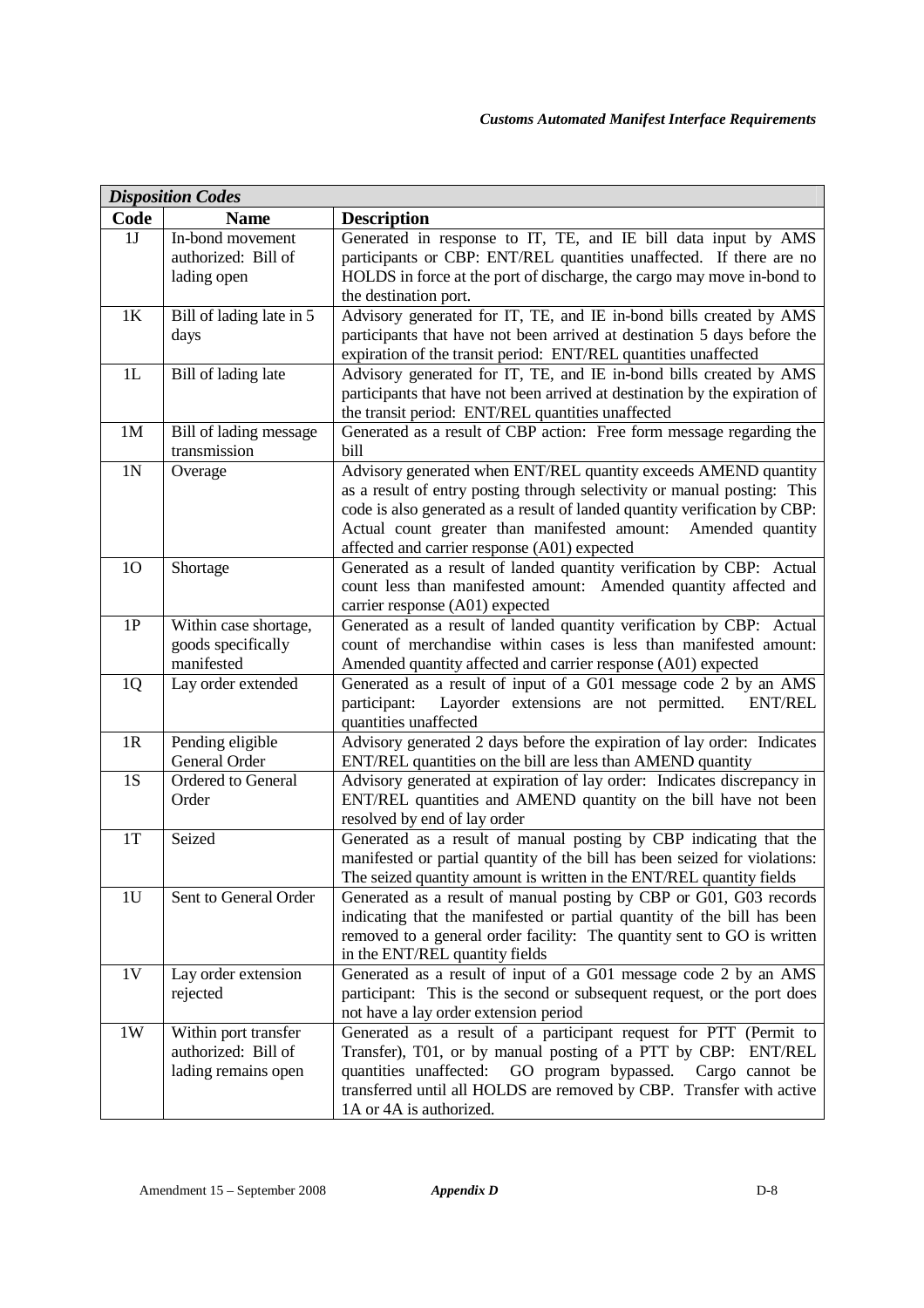| <b>Disposition Codes</b> |                                                                                     |                                                                                                                                                                                                                                                                                                                                                                                                                                                                                                                                                                         |  |
|--------------------------|-------------------------------------------------------------------------------------|-------------------------------------------------------------------------------------------------------------------------------------------------------------------------------------------------------------------------------------------------------------------------------------------------------------------------------------------------------------------------------------------------------------------------------------------------------------------------------------------------------------------------------------------------------------------------|--|
| Code                     | <b>Name</b>                                                                         | <b>Description</b>                                                                                                                                                                                                                                                                                                                                                                                                                                                                                                                                                      |  |
| 1X                       | Transfer for Exam                                                                   | Generated as a result of on-line input by CBP to designate a transfer to a<br>CES (container examination station) for examination. CBP will post<br>any examination site or transfer carrier restrictions in the public remarks                                                                                                                                                                                                                                                                                                                                         |  |
|                          |                                                                                     | field (e.g., "Transfer to XYZ CES for examination" and/or "Must be<br>transported by driver for XYZ carrier"). Transfer with active hold is<br>authorized.                                                                                                                                                                                                                                                                                                                                                                                                              |  |
| 1Y                       | MVOC-NVOC Bill of<br><b>Lading Match</b>                                            | Generated to NVO when the SCAC and bill number transmitted by the<br>NVO in the B04 record matches that of the contract carrier (MVOC).                                                                                                                                                                                                                                                                                                                                                                                                                                 |  |
| 2F                       | <b>USDA</b> miscellaneous<br>hold removed at port of<br>in-bond destination         | Generated as a result of an USDA miscellaneous hold removal posting<br>affecting the port of in-bond destination: The bill returns to the previous<br>status from "HELD": ENT/REL quantities unaffected. A HOLD at the<br>in-bond destination has been removed. If there are no other HOLDS in<br>force against the bill, the cargo has received a RELEASE message from<br>CBP, cargo may be RELEASED to the importer/consignee.                                                                                                                                        |  |
| 2G                       | <b>USDA</b> miscellaneous<br>hold placed at port of<br>in-bond destination          | Generated as a result of a manually posted USDA miscellaneous hold<br>effective in the port of in-bond destination: Release is denied: Bill status<br>changes to "HELD": ENT/REL quantities unaffected. A HOLD has<br>been placed against the bill at the in-bond destination port. If there are<br>no other HOLDS in force at the port of discharge the cargo may be<br>moved on an in-bond entry to the destination port. Cargo cannot be<br>released to the consignee at the destination port until RELEASED by<br>CBP, and all destination HOLDS have been removed. |  |
| 2H                       | <b>USDA</b> miscellaneous<br>hold placed at port of<br>discharge                    | Generated as a result of a manually posted USDA miscellaneous hold<br>effective in the port of discharge (conveyance arrival): Release is<br>denied: Bill status changes to "HELD": ENT/REL quantities unaffected.<br>A CBP HOLD has been placed against the bill at the port of discharge.<br>Cargo cannot be released until the HOLD is removed by CBP.                                                                                                                                                                                                               |  |
| 2I                       | <b>USDA</b> miscellaneous<br>hold removed at port of<br>discharge                   | Generated as a result of a manually posted removal of a USDA<br>miscellaneous hold effective in the port of discharge (conveyance<br>arrival): Bill status returns to previous status: ENT/REL quantities<br>unaffected. If there has been a RELEASE of the cargo by CBP, and<br>there are no other HOLDS in force, the cargo may be released.                                                                                                                                                                                                                          |  |
| 2Z                       | Master/House<br><b>Container Mis-Match</b>                                          | Generated as a result of a comparison between the Master and House<br>Those containers that exist against either the<br>reported containers.<br>Master or House that do not have a corresponding match will receive<br>The container in error will be reported in the R02<br>this message.<br>Container Number field.                                                                                                                                                                                                                                                   |  |
| 3F                       | <b>Other Government</b><br>Agency hold removed<br>at port of in-bond<br>destination | Generated as a result of a manually posted removal of an Other<br>Government Agency hold effective in the port of in-bond destination:<br>Bill status returns to previous status: ENT/REL quantities unaffected. A<br>HOLD at the in-bond destination has been removed. If there are no<br>other HOLDS in force against the bill, the cargo has received a<br>RELEASE message from CBP, cargo may be RELEASED to the<br>importer/consignee.                                                                                                                             |  |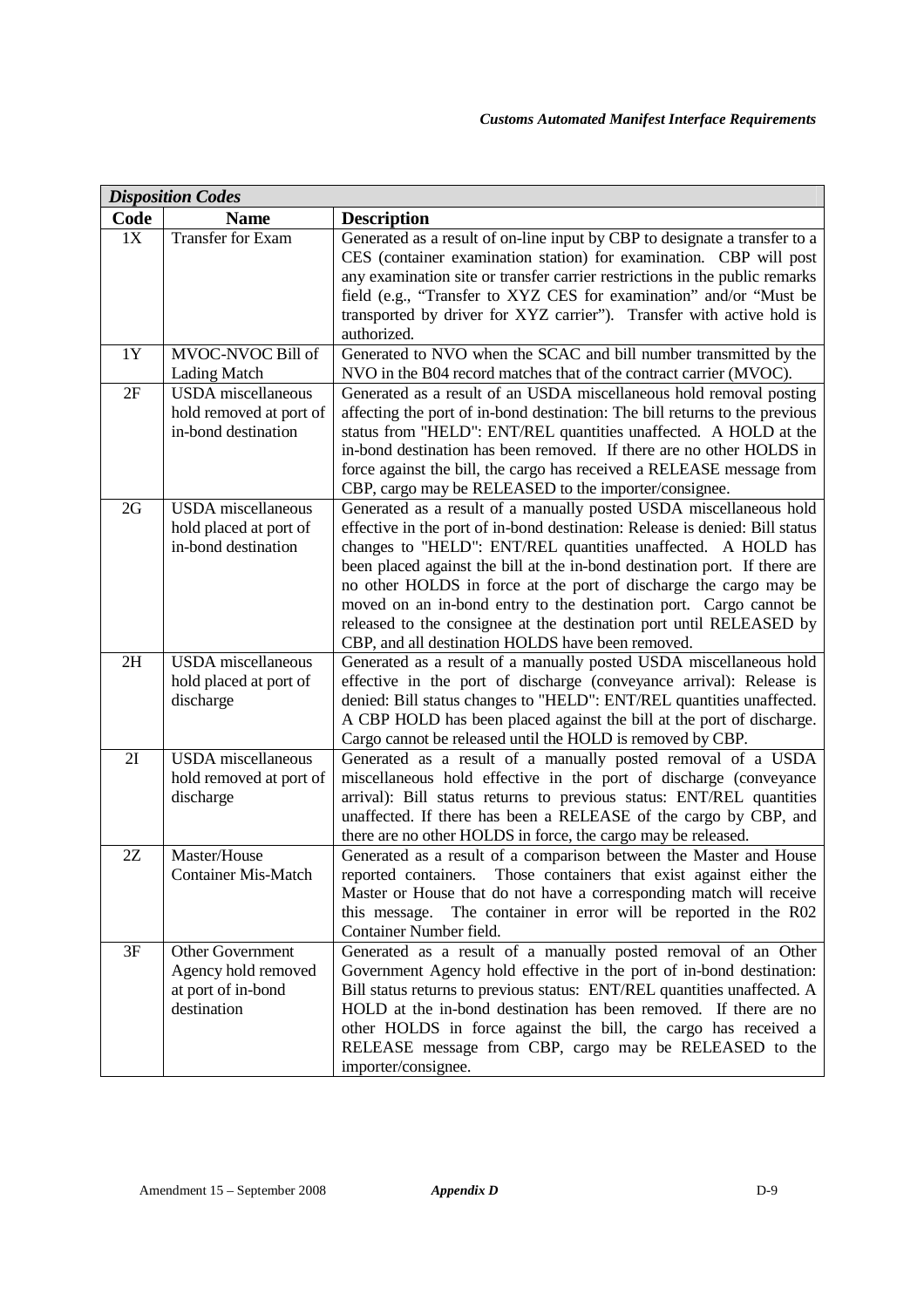| <b>Disposition Codes</b> |                                   |                                                                                                                                                    |  |
|--------------------------|-----------------------------------|----------------------------------------------------------------------------------------------------------------------------------------------------|--|
| Code                     | <b>Name</b>                       | <b>Description</b>                                                                                                                                 |  |
| 3G                       | Other Government                  | Generated as a result of a manually posted Other Government Agency                                                                                 |  |
|                          | Agency hold placed at             | hold effective in the port of in-bond destination: Release is denied: Bill                                                                         |  |
|                          | port of in-bond                   | status changes to "HELD": ENT/REL quantities unaffected. A HOLD                                                                                    |  |
|                          | destination                       | has been placed against the bill at the in-bond destination port. If there                                                                         |  |
|                          |                                   | are no other HOLDS in force at the port of discharge the cargo may be                                                                              |  |
|                          |                                   | moved on an in-bond entry to the destination port. Cargo cannot be                                                                                 |  |
|                          |                                   | released to the consignee at the destination port until RELEASED by<br>CBP, and all destination HOLDS have been removed.                           |  |
| 3H                       | <b>Other Government</b>           | Generated as a result of a manually posted Other Government Agency                                                                                 |  |
|                          | Agency hold placed at             | hold effective in the port of discharge (conveyance arrival): Release is                                                                           |  |
|                          | port of discharge                 | denied: Bill status changes to "HELD": ENT/REL quantities unaffected.                                                                              |  |
|                          |                                   | A CBP HOLD has been placed against the bill at the port of discharge.                                                                              |  |
|                          |                                   | Cargo cannot be released until the HOLD is removed by CBP.                                                                                         |  |
| 3I                       | Other Government                  | Generated as a result of a manually posted removal of an Other                                                                                     |  |
|                          | Agency hold removed               | Government Agency hold effective in the port of discharge (conveyance                                                                              |  |
|                          | at port of discharge              | arrival): Bill status returns to previous status: ENT/REL quantities                                                                               |  |
|                          |                                   | unaffected. If there has been a RELEASE of the cargo by CBP, and                                                                                   |  |
|                          |                                   | there are no other HOLDS in force, the cargo may be released.                                                                                      |  |
| 3U                       | <b>Security Filing</b><br>Removed | Generated as a result of the deleting of an Importer Security Filing.                                                                              |  |
| 3W                       | Request for In-bond               | Generated as a result of an accepted request to divert an in-bond to a                                                                             |  |
|                          | <b>Diversion Granted</b>          | new destination.                                                                                                                                   |  |
| 3Z                       | Security Filing on File           | Generated as a result of an accepted Importer Security Filing.                                                                                     |  |
| 4A                       | Override                          | Generated as a result of selectivity processing: Overrides 1C or 1B:                                                                               |  |
|                          |                                   | Subtracts REL quantity from bill if preceding notification was 1C or 1B.                                                                           |  |
|                          |                                   | Do not RELEASE cargo.                                                                                                                              |  |
| 4C                       | Override                          | Generated as a result of selectivity processing: Overrides 1A to a 1C:                                                                             |  |
|                          |                                   | Writes REL quantity to the bill: ENT quantity unaffected. Cargo                                                                                    |  |
|                          |                                   | examination has been overridden. Cargo is RELEASED, however, do                                                                                    |  |
|                          |                                   | not RELEASE cargo if any HOLDS are still in force.                                                                                                 |  |
| 4E                       | Entry cancelled                   | Generated as a result of selectivity processing: Indicates previous entry                                                                          |  |
|                          |                                   | posting was withdrawn by the broker: Subtracts ENT/REL quantities                                                                                  |  |
|                          |                                   | from the bill, if the previous entry posting resulted in a 1C or 1A,                                                                               |  |
|                          |                                   | followed by a 1B, or subtracts the ENT quantity, if the entry posting                                                                              |  |
|                          |                                   | resulted in a 1A.                                                                                                                                  |  |
| 5H                       | <b>Entry Processing Hold</b>      | Generated as a result of selectivity processing: Indicates previous entry<br>posting has been targeted for a document discrepancy exam. Release is |  |
|                          |                                   | denied. Bill status changed to "HELD". Subtracts rel quantity from bill                                                                            |  |
|                          |                                   | if preceding notification was 1C or 1B.                                                                                                            |  |
| 5I                       | <b>Entry Processing Hold</b>      | Generated as a result of selectivity processing: Bill status returns to                                                                            |  |
|                          | Removed                           | previous status. Writes rel quantity to the bill.                                                                                                  |  |
| 6H                       | No Load                           | Generated by CBP. Cargo should not be loaded to a vessel sailing or                                                                                |  |
|                          |                                   | transiting CBP territory.                                                                                                                          |  |
| 6I                       | Release of No Load                | Generated by CBP. Cargo may again resume loading to vessel destined                                                                                |  |
|                          |                                   | for sailing or transiting CBP territory.                                                                                                           |  |
| 7H                       | NII Exam Ordered                  | Informs the carrier that a Non Intrusive Inspection (NII) has been                                                                                 |  |
|                          |                                   | ordered and the cargo has been held.                                                                                                               |  |